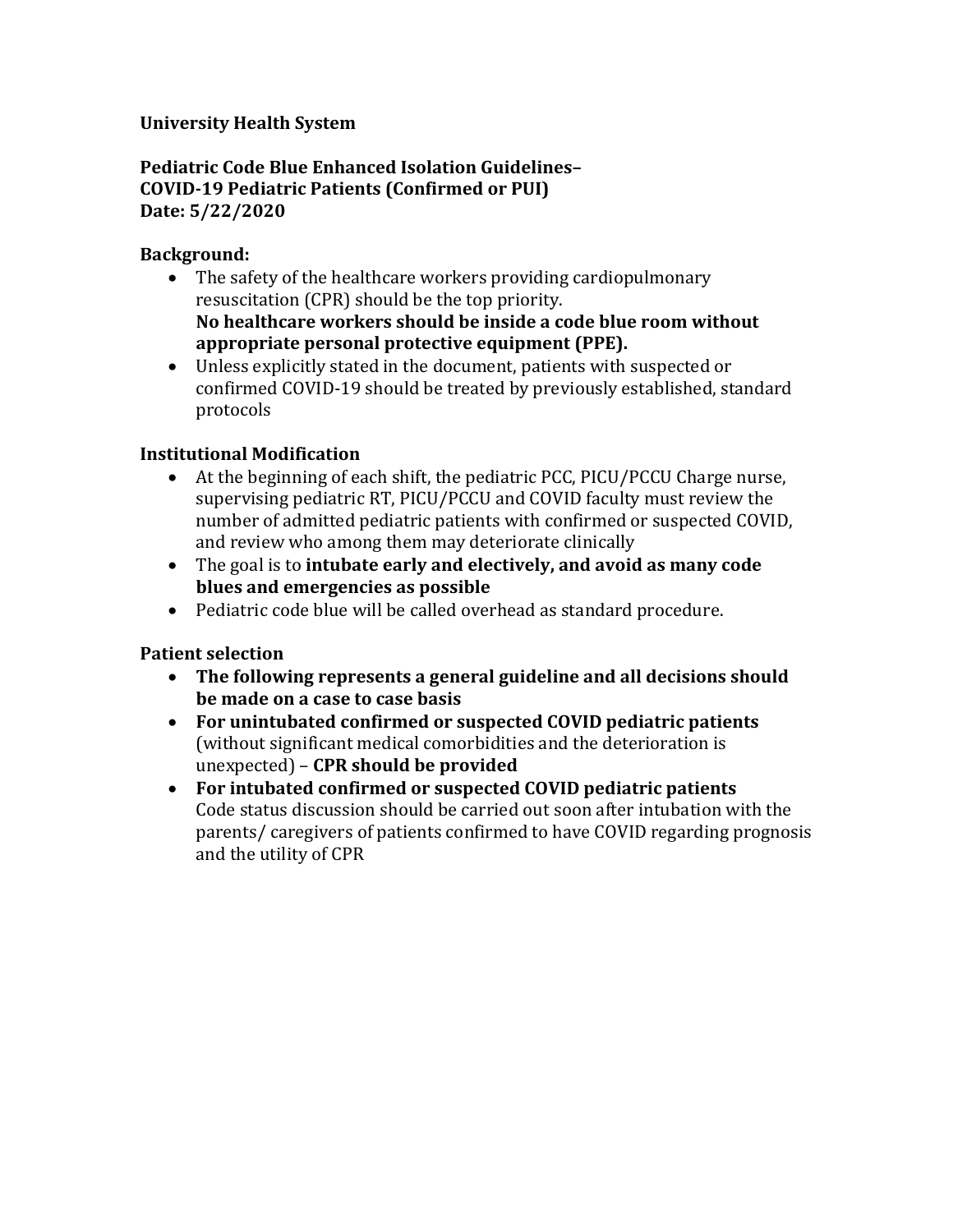#### **Equipment to brought to COVID area:**

- COVID Intubation PPE Bag **(In PICU Attending Office or PCCU airway cart; To be brought by PICU Attending):**
- **COVID Pediatric Code Cart (IMC code cart with 2 two-way radios)**



- **Pediatric Airway Cart (Brought from Peds RT)**
- **COVID Airway Bag (To be carried by Anesthesia Team):**

#### ISOLATION CODE MED PACK (in Crash Cart Med Tray)

Epinephrine 1 mg Inj  $X$  3 Sodium bicarbonate 50 mEq Inj  $X$  2 Calcium chloride 1 g Inj  $X$  1 Atropine 1 mg Inj  $X$  1

Dextrose 50% 50 mL Inj X 1<br>Calcium chloride 1 g Inj X 1 Lidocaine 100 mg Inj  $X$  1 Flushes

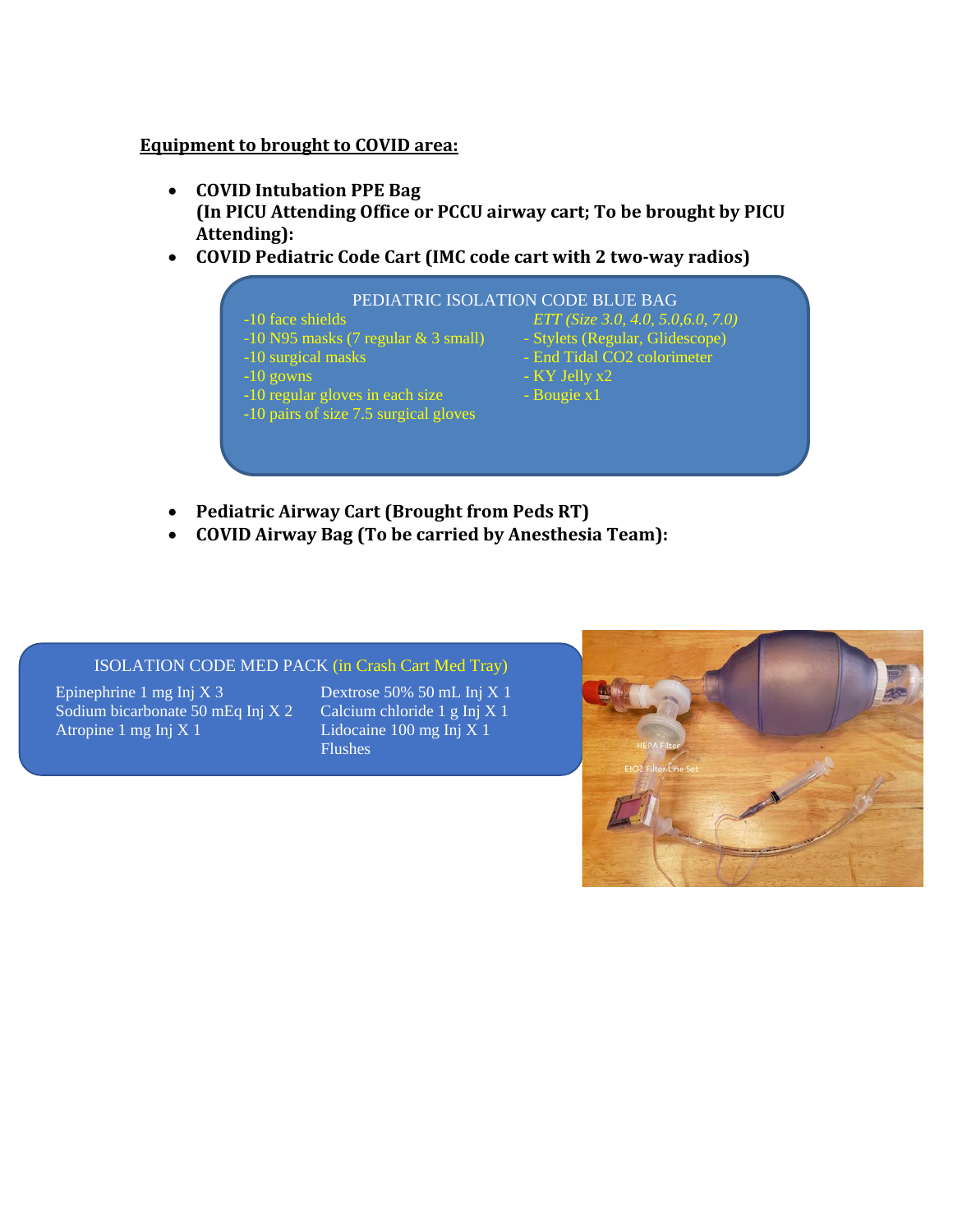### **Code Team:**

|         | Role                           | <b>Responsibility</b>                                                                                    |                                                        |
|---------|--------------------------------|----------------------------------------------------------------------------------------------------------|--------------------------------------------------------|
| Inside  | Physician 1- PICU              | - Code Leader<br>- Bring Intubation PPE bag<br>- Communicator with Recorder*                             | <b>PPE</b> in<br>accordance                            |
|         | Physician 2- Anesthesia        | - Airway Management<br>- Bring COVID Airway bag                                                          | with current<br>hospital                               |
|         | <b>Respiratory Therapist 1</b> | - Compressions if No airway<br>- Assist with airway<br>- Vent setup/ maintenance                         | $guidelines-$<br><b>See UHS</b><br><b>Personal</b>     |
|         | Nurse 1 (Bedside Nurse)        | - Start compressions<br>- IV Access, lab draws, Med<br>Administration                                    | <b>Protective</b><br><b>Equipment</b><br>(PPE) Toolkit |
|         | Nurse <sub>2</sub>             | - Nurse assistance, Compressions;<br>- Brings defibrillator, meds, 2-way<br>radio                        |                                                        |
| Outside | Nurse 3                        | - Hands equip/meds to Nurse 2<br>- Brings Iso code med pack and RSI<br>kit<br>- Communicate with Nurse 3 |                                                        |
|         | Nurse 4                        | - Med drawing                                                                                            |                                                        |
|         | Nurse 5                        | - Recorder*                                                                                              |                                                        |
|         | <b>Respiratory Therapist 2</b> | - Equip support/airway supply<br>- Bring Glidescope                                                      |                                                        |
|         | Pharmacist                     | - Medication supply                                                                                      |                                                        |
|         | <b>PICU APP/fellow</b>         | - Facilitate med orders                                                                                  |                                                        |
|         | <b>UH3 Peds Resident</b>       | - Alerting specialists                                                                                   |                                                        |
|         | Tech 1                         | - Supply runner/ Compressions                                                                            |                                                        |
|         | Childlife/Chaplain/SW          | - Family/staff support                                                                                   |                                                        |
|         | Tech 2                         | - Crowd control                                                                                          |                                                        |

#### **When a Code Blue is Called**

- Call code blue while OUTSIDE the room whenever possible
- All members must wear appropriate PPE, supplies available in the PEDIATRIC ISOLATION CODE BLUE BAG
- Don appropriate PPE before entering the room-**NO PPE, NO RESUCITATION** 
	- o **If patient has no pulse**:
		- **Begin Chest Compressions**
		- **If bag mask ventilated, ensure tight seal with HEPA filter applied**
		- **After ensuring O2 supplementation in place, cover the patient's face with a mask or towel to minimize droplets aerosolization and secretions contamination while performing chest compressions**
		- Wait for code team to arrive
	- o **If patient has a pulse**:
		- **Provide up to 15L via Oxy-mask**
		- Wait for code team to arrive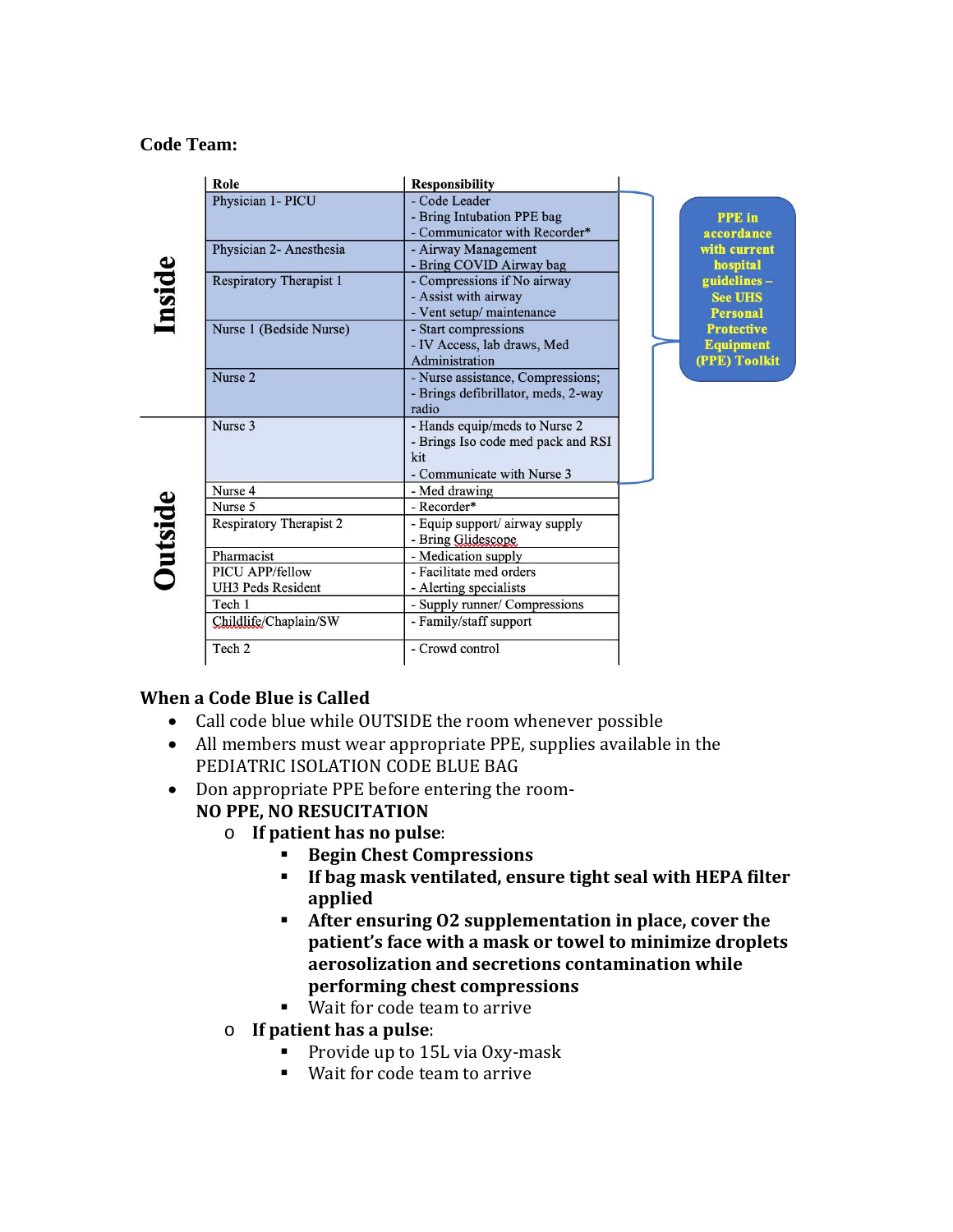## **When the Code Team Arrives and During the Code**

- Physician team leader should don PPE and enter the room first
- **Code cart remains outside the room**
- Bring defibrillator, pads and backboard into the room
- Chest compressions may be paused while intubating to allow for increased first-pass success
- **If intubation is unsuccessful, convert to LMA early instead of multiple attempts**
- **For further details on intubating a COVID patient, refer to the "UHS COVID PCCM intubation procedure"**
- obstruction; if patient is on volume control, consider changing to pressure • If the patient is already intubated, consider leaving the patient on the ventilator to maintain a closed circuit if there is no evidence of airway control due to chest compressions
- Any staff member who is unwell, has had equipment failure, or likely selfcontaminated should be first to doff and exit the patient room
- **Weight based code sheets copies will lie in patient room and in green folder outside of room**

# **Intubation Procedure**

- **Bag Valve Mask (BVM) Ventilation with HEPA Filter and ensuring a tight seal**
- PICU faculty will be the designated person to intubate to maximize first-pass success
- Rapid sequence intubation must be used to minimize chance of coughing
- **Videolaryngoscope (Glidescope)** would be preferred 1st choice
- Place clear, sterile drape/ plastic bag in preparation for intubation Provide appropriate preoxygenation via BVM
- 
- Inflate cuff of endotracheal tube(ETT) prior to placing CO2 Colorimetry or End-Tidal
- Connect ETT directly to ventilator after intubation if possible

# **After the Code**

- **All non-disposable equipment (e.g. videolaryngoscope) must be wiped with hospital approved disinfectant wipes at least TWICE THOROUGHLY.**
- **All equipment should be cleaned in the room, and again once leaving the room**
- **blue room must be DISCARDED EVEN IF UNOPENED**  • As a general rule, **ALL EXPOSED DISPOSABLE EQUIPMENT inside the code**
- **Due to potential aerosolization, wait for 20 min before performing postintubation chest radiography.**
- Any staff member who is unwell, has had equipment failure, or likely selfcontaminated should be first to doff and exit the patient room
- Doff PPE ONE AT A TIME-